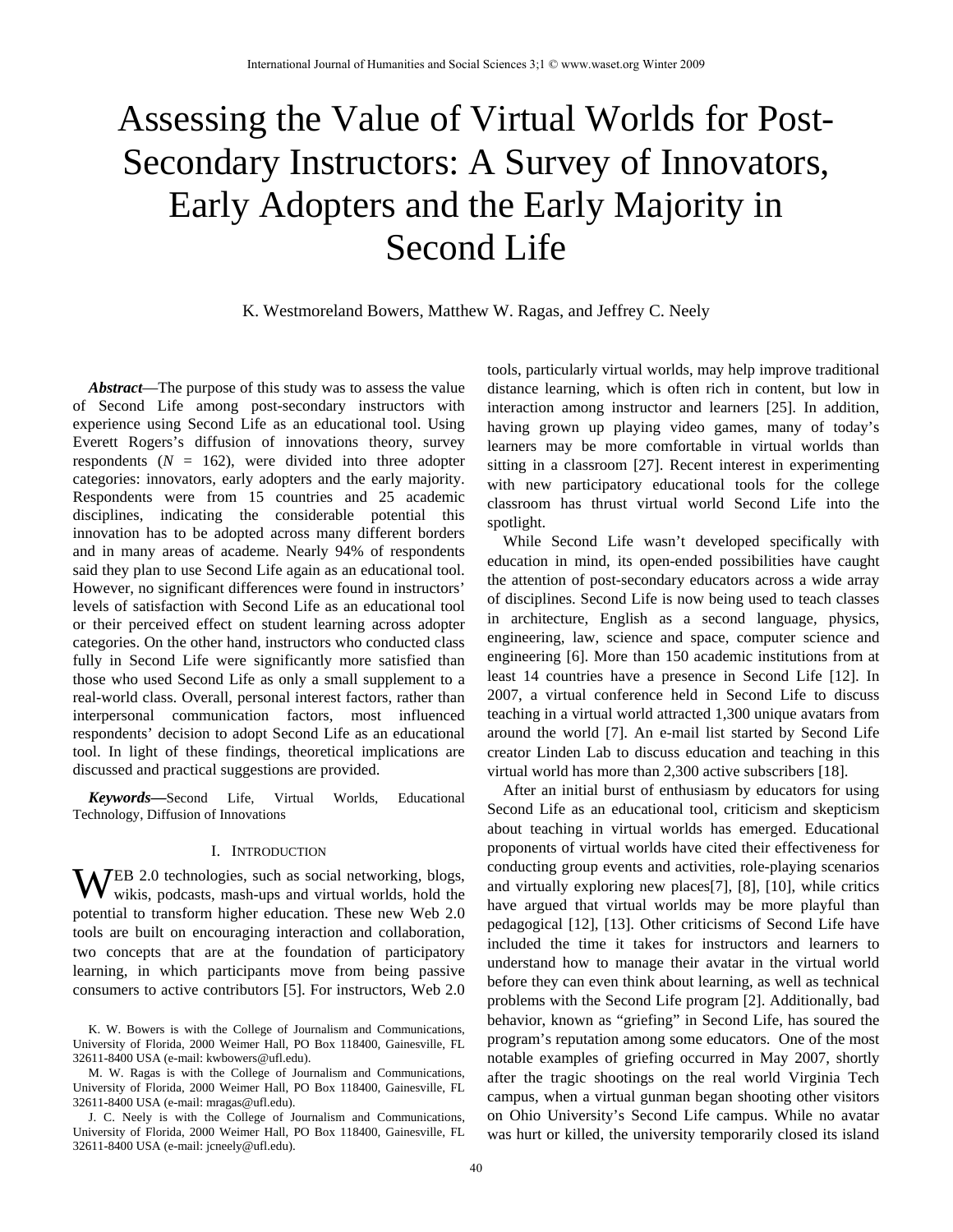in Second Life [35].

This exploratory study represents one of the first efforts to evaluate the diffusion of virtual worlds as an educational tool for post-secondary instructors and uses the diffusion of innovations as a theoretical framework [30]. In addition to providing detailed descriptives on the institutions, instructors and courses being taught in Second Life, this study aims to assess the perceived value of virtual worlds as an educational tool specifically among the innovators, early adopters and the early majority of this technology. The findings will better inform higher education professionals about the potential value this technology has for teaching methods and enhancing student learning.

#### II. LITERATURE REVIEW

#### *A. Origins of Second Life*

Second Life was released to the public in 2003 by Linden Lab [32], a San-Francisco-based company [19] founded in 1999 by CEO Phillip Rosedale and currently comprised of 200 employees worldwide [21]. Before founding Linden Lab, Rosedale served as chief technology officer for RealNetworks where he pioneered streaming media technologies.

Second Life is an online 3-D virtual environment that is most akin to The Sims Online, although Second Life is not a game [3]. Second Life is a free 3-D browser-type software program that allows users to move about and create objects within a virtual world [9]. The environment of Second Life is created entirely by its 13 million registered "residents" [1], [33]. These residents are represented in the virtual world by customizable virtual personas called "avatars", which can walk and fly [3].

The "digital continent" of Second Life is made up of islands where parcels of land are bought and sold by its residents. When Second Life launched in 2003, it consisted of just 64 acres of land; it has since expanded to over 65,000 acres of virtual real estate [32]. Residents are able to explore, build, edit and create objects and services [35] such as skyscrapers, nightclubs, clothing, automobiles, and programming within the Second Life world. In 2007, Linden Lab released the software code for Second Life, effectively making it an opensource program that anyone can change at any time [35].

Perhaps most interesting for academic instructors, things that do not exist in the real world or are not easily accessible to learners can be created and experienced in Second Life. For example, students in Second Life can explore a recreation of the Sistine Chapel, visit a representation of Dante's Inferno, walk around a town made to look like Elizabethan England or virtually experience hurricane-like weather conditions [12], [14], [16].

## *B. Online Educational Technology and Adoption Factors*

The use of Second Life for educational purposes represents the next step of instructors incorporating online technology into curricula. The concept of e-learning, a term once used to define teaching methodologies associated with the use of a variety of electronic aids, has in recent years become synonymous with distance education over the Internet [26]. E-Learning, as it is known today, allows students to participate in collaborative online environments where they interact with other students, tutors, and teachers. Most universities around the world now offer courses to students on and off campus by way of Internet-based distance education and online learning management systems, or LMS [31]. LMS programs like WebCt and Blackboard Vista allow teachers to use a variety of interactive technologies, commonly known as Web 2.0, to facilitate student learning.

Repman, Zinskie, and Carlson [28] point out that online learning can utilize either asynchronous or synchronous tools, or both. Asynchronous tools automate previously tedious tasks, and include technology like e-mail, discussion boards, listservs, and blogs. Synchronous tools, on the other hand, provide real-time interaction among users and include technologies like online chatting, instant messaging, and audio and video Web-based conferencing. While both types of tools can enhance an online learning environment, a meta-analysis of 132 conceptual and primary research journal articles conducted by Bannan-Ritland [4] revealed, among other findings, that:

- 1. Asynchronous and synchronous tools afford different instructional strategies;
- 2. High levels of interaction need to be modeled by the instructor for students;
- 3. Course structure, class size, feedback, and experience are perceived as factors influencing interactivity;
- 4. Cooperative or collaborative activities are perceived to foster interactivity; and
- 5. The instructor's role is significant in promoting interactivity and indicates a change in role from faceto-face instructional contexts (p. 172).

Roberts, Kelley, and Medlin [29] conducted a study examining the factors influencing the adoption of new technologies, such as online lectures, notes, syllabi, grades, forums and related technologies among accounting faculty in the classroom. Roberts et al. [29] found that the availability, reliability, and ease of use of physical resources are the most important organizational factors in the decision to adopt. In contrast, a university mandate on faculty members showed only marginal statistical significance. Personal motivation factors, such as personal satisfaction and a perceived improvement in teaching, are collectively the second most important factor, following physical resources, in influencing the decision to adopt. Social factors of peer support, shared departmental values, friends, and students also proved significant in an instructor's decision to adopt or not adopt new technology, while institutional rewards or recognition did not.

#### *C. Diffusion of Virtual Worlds in Higher Education*

Everett Rogers' diffusion of innovations theory has in recent years been applied specifically to the spread and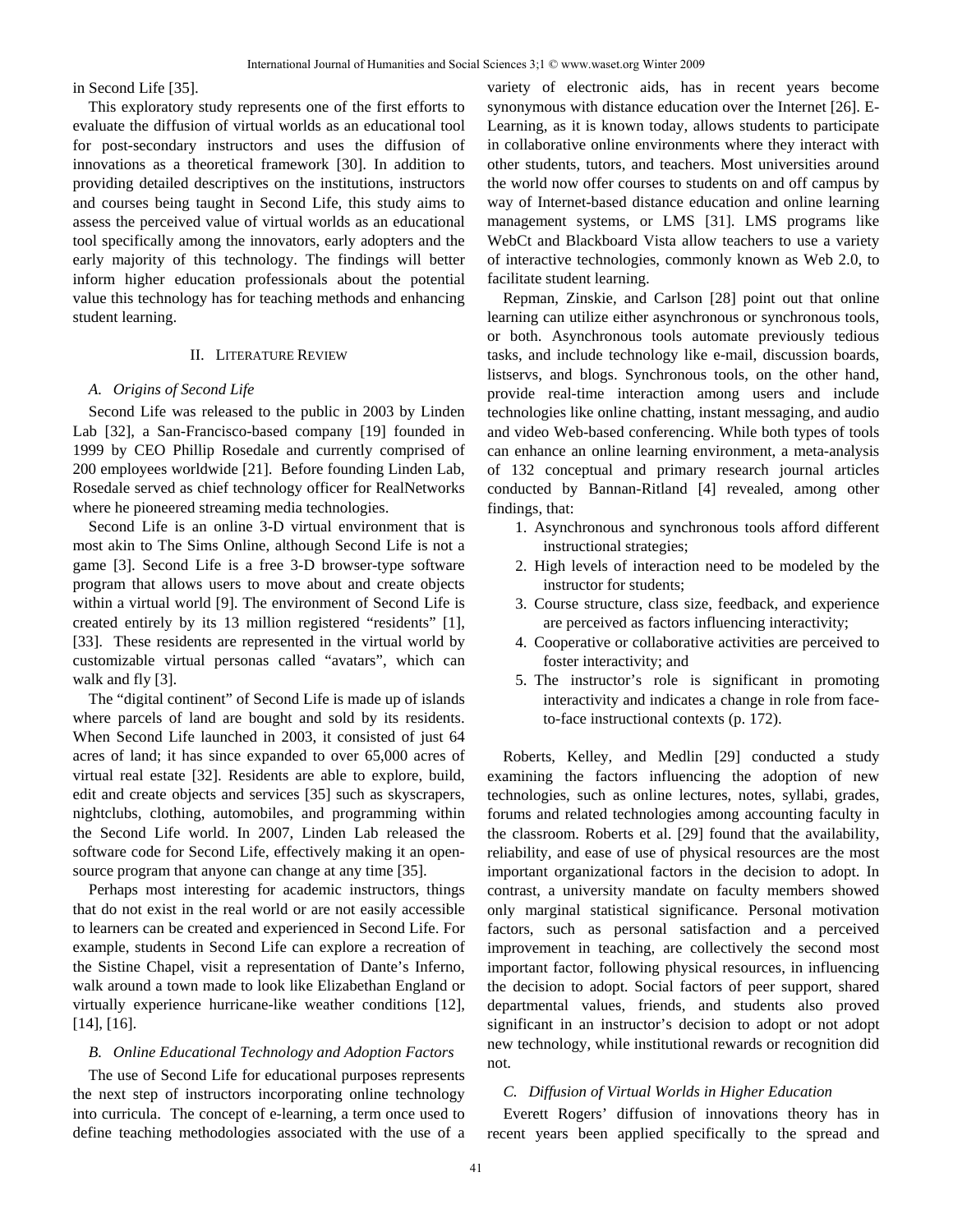adoption of the Internet as an innovation. More than 5,000 studies have utilized the theory with about 250 new studies coming out each year [30]. "*Diffusion* is the process in which an innovation is communicated through certain channels over time among the members of a social system" (p. 5). Using this definition, one can examine Second Life and the larger concept of virtual worlds in terms of its adoption by society as a communication and educational tool. In order to do this, each piece of Rogers's definition and its application to virtual worlds should first be understood in detail.

*Innovation* 

Rogers defines innovation as "an idea, practice, or object perceived as new by an individual or other unit of adoption" (p. 12) [30]. Second Life, having only been in existence since 2003 [33], represents a growing use of virtual identities to communicate across the Internet. These identities, used in conjunction with educational exercises, allow for an environment in which the student serves as an active participant in creating knowledge [6]. Other Web-based educational tools have come to signal a change in the way teaching and learning is done.

Tools such as blogs, wikis, social networks, tagging systems, mashups, and content-sharing sites are examples of a new user-centric information infrastructure that emphasizes participation (e.g., creating, re-mixing) over presentation, that encourages focused conversation and short briefs (often written in a less technical, public vernacular) rather than traditional publication, and that facilitates innovative explorations, experimentations, and purposeful tinkerings that often form the basis of a situated understanding emerging from action, not passivity (p. 30) [5].

Utilization of these tools, which now include Second Life, are moving away from the more passive lecture method to an active format where the user is in charge [7].

At this point, Second Life is still rife with the bugs that can plague a new technology growing at such an exponential rate. Figures suggest that "fewer than one in six who try [Second Life] are still online 30 days later" (¶11) [19]. As new technology issues like server crashes and the steep learning curve for new users are resolved in subsequent versions, the convenience and satisfaction expectations of the user should be better met. The degree of complexity to those without sophisticated computer skills is a concern that must be addressed in the near future to ensure wider acceptance by a large audience. This should, in turn, increase its prestige as a viable communication and education option and improve its rate of adoption [30].

The Second Life resident's ability to create virtual representations of real life objects, as well as objects that emerge from an individual's imagination, increases its compatibility to "the existing values, past experiences, and needs of potential adopters" (p. 15) [30]. This gives virtual world residents opportunities to exist in realities that may be adjusted to fit into their expectations. Individuals can take their time integrating Second Life and its flexible representations into their online experience. As more people learn of enjoyable Second Life experiences, the numbers of virtual residents should continue to grow [30].

*Communication Channel* 

Successful adoption of an innovation by a mass audience requires a substantial communication channel through which to spread. As Fetscherin and Latteman [11] point out, Second Life provides an environment that promotes communication and collaboration. This coincides with Rogers' view of the Internet as an optimal communication tool. More traditional media, such as *Business Week*, *Wired*, *Popular Science*, CBS, and CNN, have recently begun to cover this growing technology, allowing for discovery by a wider audience. As virtual worlds become a more frequent part of popular media, this innovation will be more likely to spread through interpersonal channels. This is a particularly important way for an innovation to be adopted because people are more likely to adopt ideas and objects than those who are similar to them have already adopted [30].

*Time* 

In terms of the individual, there must be proper time for a user to interact with the virtual world and make a decision on whether to adopt it based on experience. The ability of the individual to quickly figure out the innovation and effectively use it is important in cutting down on the time necessary to make a decision [30]. This may vary when considering the previous knowledge of the user. With respect to educators, some will adopt more quickly depending on their technology experience and enthusiasm level, as seen in the following five adopter categories:

- 1) Innovators ("techies"): These educators are truly interested in the technology itself, understand the hardware requirements and the software, and often form communities across disciplines and institutions based on a common interest of the technology.
- 2) Early Adopters ("visionaries"): Educators as early adopters explore technologies to expand on cutting-edge instructional methods for teaching effectiveness. They are risk-takers, and apply an interdisciplinary approach to teaching, learning, and research. They are often skilled in use of technology, although not to the same extent as the innovators.
- 3) Early Majority ("pragmatists"): These educators are looking for tools to solve the day-to-day problems of teaching and research. Based on success stories from colleagues in their department or field, they would consider implementing a technology. They tend to be more risk-averse, and their community tends to be less expansive across discipline boundaries than the two previous groups.
- 4) Late Majority ("skeptical"): Educators in the late majority are more likely to adopt a technology that comes as a complete package and is well established. They are not as technologically savvy as the previous groups and tend to stay close to home in their community groups.
- 5) Laggards: These educators are not likely to adopt technology as a pedagogical tool. They may even be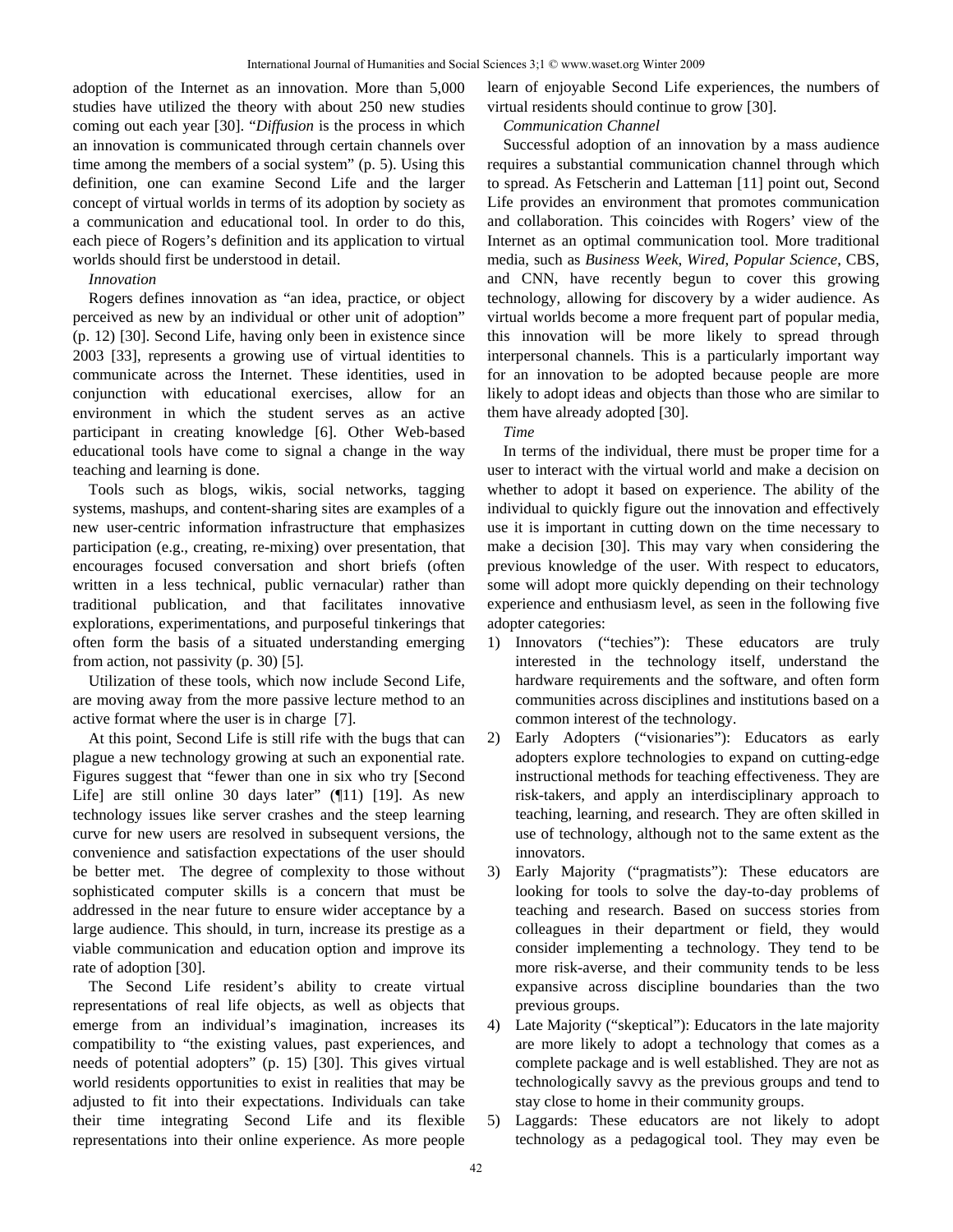confrontational to those who do use instructional technology (pp. 7-8) [15].

*Social System*

Adoption by the masses should move through these categories in an S-curve whose actual shape will depend on the rate of adoption by the social system as a whole [30]. In the case of this study, the social system is made up of instructors in higher education. Diffusion should take place much more quickly if there is institutional support for the educational innovation [18]. Once adoption of new Web 2.0 technologies, including virtual worlds, becomes a priority, higher education should be improved by using all of the resources available to the modern student

## *D. Second Life Research*

Scholarly research to date about using virtual worlds as an educational tool in higher education has primarily consisted of qualitative case studies and instructional essays [1], [6], [7], [8], [10], [22]. A review of the literature suggests that only a handful of quantitative research studies have been conducted regarding how post-secondary educators use Second Life. In a survey study comparing identical courses taught using traditional face-to-face methods versus Second Life, Lester and King [20] found that, overall, students in both courses reported that "they enjoyed the experience, and they appeared to learn the information on a comparable basis" (p. 22). A content analysis by Jennings and Collins [17], focusing on post-secondary institutions as the unit of analysis, provided descriptive insights into the population of Second Life by higher education institutions, as well as the various ways virtual land is used by these schools. It also provided the beginnings for applying Rogers's diffusion of innovations theory to the use of Second Life as an education tool. This study expands the application of diffusion theory by tying its theoretical constructs to specific survey measurements from individual respondents.

Finally, the most similar research that has been conducted on the uses of Second Life as an educational tool has come not from within academe, but from the New Media Consortium (NMC), an international 501(c)3 not-for-profit organization comprised of "over 260 learning-focused organizations dedicated to the exploration and use of new media and new technologies" (¶ 1) [24]. Completed in 2007, the most recent annual survey provides a great deal of raw data collected on demographics, experience levels using Second Life and other technologies, uses of Second Life, and personal and professional satisfaction with Second Life [24]. However, the NMC study provides no analysis or interpretation of its data, and it includes among its respondents students, administrators, librarians, and instructors. In contrast, the study concentrates only on post-secondary instructors as the unit of analysis, and moves beyond raw data to provide a detailed analysis of the findings based on Rogers's theory. Moreover, whereas the NMC survey is conducted by means of an open on-line questionnaire, this study's researchers have sought to control their findings with greater rigor by directly sending questionnaires to only those respondents who could be identified and confirmed as post-secondary instructors.

# *E. Research Questions*

The existing literature suggests there is a great deal of room to explore how the capabilities of Second Life as a virtual world are being applied as an educational tool among postsecondary instructors and to what effect. Furthermore, the foundation of Rogers's diffusion theory provides an opportunity to examine individual, social, and logistical factors associated with the adoption of Second Life among higher-education instructors. The following research questions, derived from the literature review, provided the basis of inquiry for this study.

**RQ1:** Which instructors are most likely to use Second Life as an educational tool in terms of their gender, age, faculty rank, academic discipline, length of time teaching in higher education, the country in which they teach, and institution characteristics?

**RQ2:** How do post-secondary instructors in different adopter categories differ in their levels of satisfaction with Second Life as an educational tool? How do they differ with respect to their perceptions of how using Second Life affects student learning? Does course structure affect their levels of satisfaction and perceived student learning effect?

**RQ3:** Are there differences among instructors across adopter categories regarding the factors that influence their decisions to adopt Second Life as an educational tool?

# III. METHOD

This study involved a survey that was conducted from May through August 2008 to gather quantitative data regarding the use of Second Life as an educational tool among postsecondary instructors.

# *A. Unit of Analysis*

The unit of analysis for this study was the individual postsecondary instructor, as opposed to the institution, college, department or any other more collective unit of measurement. Individuals must have been using Second Life to teach postsecondary students either prior to, or concurrent with the time the questionnaire was administered.

# *B. Sample*

A list of educational institutions was initially constructed following Jennings and Collins's method [17] of deriving a purposive sample of institutions with a virtual presence in Second Life. Specifically, a "quasi-official" list of institutions was found on the SimTeach.com wiki (http://simteach.com/ wiki/index.php?title=Institutions\_and\_Organizations\_in\_SL), a page directly linked from the official Linden Lab education Web page (http://secondlife.com/businesseducation/ education.php). Additionally, a list of community colleges in Second Life was found on a wiki located at http://ccsl.wetpaint.com/page/CC+Locations. Post-secondary educational institutions were operationally defined as any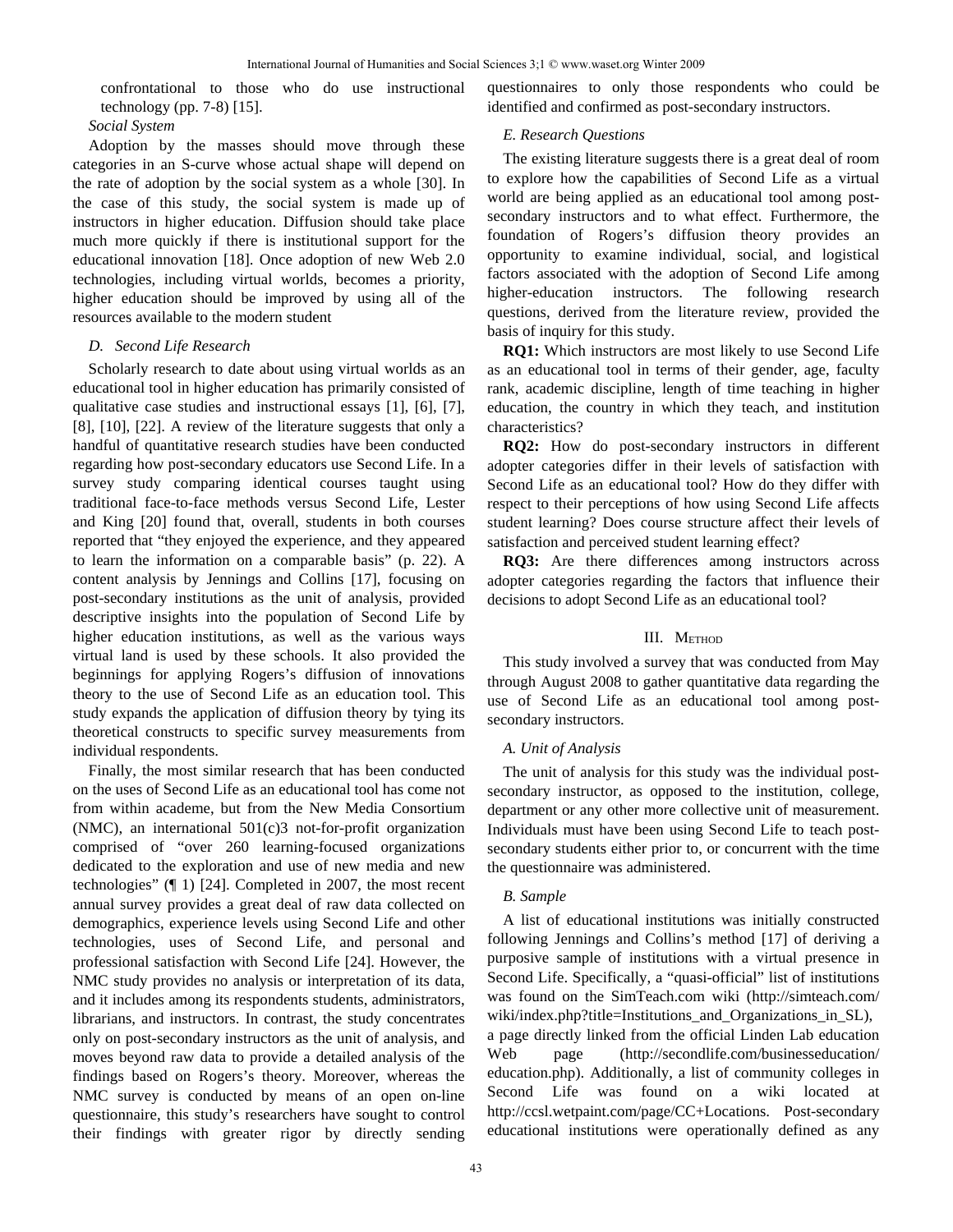institutions granting associate's degrees or higher with a realworld physical presence. From this initial list, the researchers e-mailed specific contact individuals for each institution and subsequently identified instructors using Second Life as an educational tool at those schools.

In addition, the researchers also contacted persons who had self-selected to be listed on the New Media Consortium's Campus Directory found on the Web site, http://sl.nmc.org. An in-world instant message explaining the nature of this study, the criteria for participation, and requesting participation when appropriate was sent to each of the 2,403 individuals listed on the directory. As a function of the Second Life Instant Message feature, messages sent to recipients who were not in-world at the time were automatically forwarded to the recipient's e-mail inbox. The researchers also sent a similar e-mail message to all members of the Second Life Educators listserv. Finally, a snowball sampling method was employed by asking each instructor who was contacted or completed the questionnaire to provide the names and e-mail addresses of other post-secondary instructors who were using Second Life as an educational tool. All referrals were checked to ensure that each participant was sent only one questionnaire.

The methods described above resulted in a total population of 257 instructors who use Second Life in higher education courses. This seemingly small population size was not surprising given the relative newness of Second Life and its application to higher education, as well as the narrowly defined participation criteria. The researchers attempted to contact all 257 individuals with an e-mail explaining the study and providing a link to the online questionnaire. Automated replies from six of these 257 individuals indicated that the instructors' emails were either undeliverable or the recipient was out of the office during the time the questionnaire was open, resulting in an initial sample of 251 individuals.

## *C. Research Instrument*

The research instrument used in this study was an online questionnaire consisting of 23 closed-ended and open-ended questions. Closed-ended questions included single-answer and multiple-answer multiple-choice questions, as well as Likerttype scale questions. Open-ended responses were not analyzed for this study. One question asked respondents how long they had been using Second Life as an educational tool and was used to assign respondents into three adopter categories derived from Rogers's theory - innovators, early adopters, and early majority. This is consistent with the prior research of Sutherland [34] who assigned college and university administrators into adopter categories based on the length of time their academic programs had been incorporating Web course features in their curricula. Due to the relative newness of Second Life's usage as an educational tool, none of the respondents were categorized as late majority or laggards.

The remaining questions were used to assess how each respondent was using Second Life as an educational tool, the factors influencing their decision to adopt Second Life as an educational tool, their level of satisfaction with the technology, their intentions to use or not use Second Life as an educational tool in the future, and demographic information.

## *D. Pretesting*

To pretest the survey, the researchers sent the questionnaire to four students participating in an interdisciplinary graduate research seminar focused on Second Life. The students provided feedback on the technical functionality, structure, and content of the survey.

## *E. Data Collection*

The first wave of data collection consisted of e-mailing the questionnaire to 197 post-secondary instructors who were using Second Life in their curricula at the time the study was conducted, or who had used Second Life in their curricula at some point prior to the time the study was conducted. The second wave of data collection began nine days following the initial opening of the questionnaire. Based on the 113 instructors who did not respond to the first questionnaire emailed to them, as well as 36 new instructors identified by the snowball sampling method, the researchers resent the questionnaire via e-mail to 151 non-respondents. The third wave began seven days after the second wave, in which the questionnaire was sent via e-mail to 24 new and 78 nonresponding instructors. All together, the questionnaire was sent via e-mail to 257 instructors. However, automated replies from six of these 257 individuals indicated that the instructors' e-mails were either undeliverable or the recipient was out of the office during the time the questionnaire was open, resulting in an initial sample of 251 individuals.

Of the initial sample of 251 instructors, 186 responded to the questionnaire. Of these 186 respondents, 17 were dismissed because they answered no to a criterion question asking if the individual had used Second Life as a tool to teach post-secondary students. Likewise, seven additional respondents were dismissed because they failed to complete any portion of the survey following this criterion question. Thus, the final response rate, based upon valid respondents, was 162 out of 227, or 71.4%.

# *F. Data Analysis*

Mean scores regarding the use of and satisfaction with Second Life as an educational tool, as well as the factors influencing decisions to adopt the technology in their curricula, were compared across the adopter categories and class structure types using analysis of variance and Bonferroni's post-hoc tests for statistical difference. Demographic information was analyzed using basic frequencies and descriptive statistics.

## IV. RESULTS

Research Question 1 looked at the characteristics of instructors using Second Life as an educational tool. The male-to-female ratio was almost even, with 84 (51.9%) of the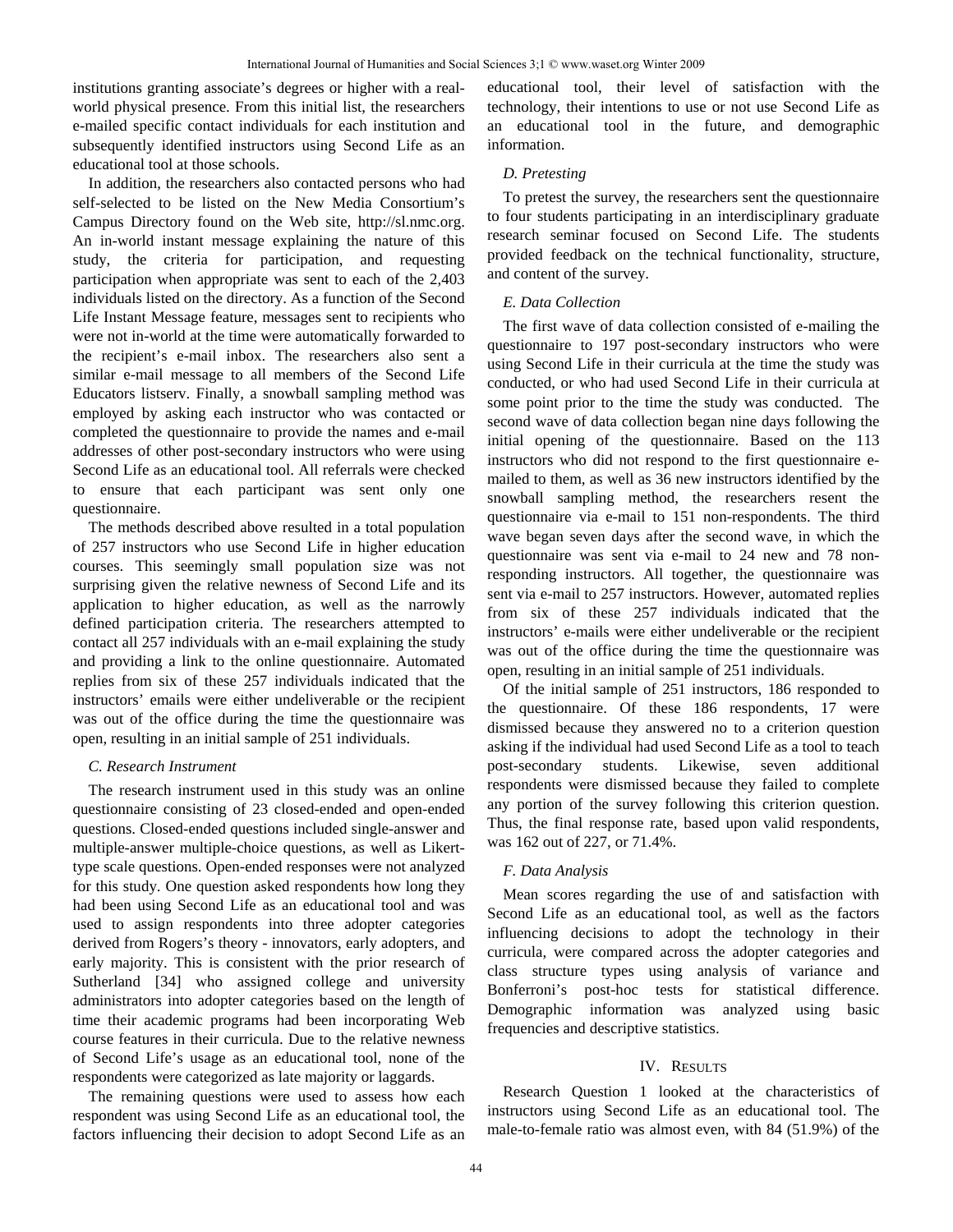| I ADLE I<br><b>INSTRUCTORS BY COUNTRY</b> |                                                        |  |
|-------------------------------------------|--------------------------------------------------------|--|
| Country<br><b>Represented</b>             | Number of<br><b>Instructors</b><br>$(\% \text{ of N})$ |  |
| <b>United States</b>                      | 110 (67.9)                                             |  |
| United Kingdom                            | 13 (8.0)                                               |  |
| Australia                                 | 8(4.9)                                                 |  |
| Germany                                   | 8(4.9)                                                 |  |
| Spain                                     | 4(2.5)                                                 |  |
| Sweden                                    | 4(2.5)                                                 |  |
| Canada                                    | 3(1.9)                                                 |  |
| France                                    | 2(1.2)                                                 |  |
| Italy                                     | 2(1.2)                                                 |  |
| <b>Netherlands</b>                        | 2(1.2)                                                 |  |
| Portugal                                  | 2(1.2)                                                 |  |
| Austria                                   | 1(.6)                                                  |  |
| Colombia                                  | 1(.6)                                                  |  |
| Finland                                   | 1(.6)                                                  |  |
| Norway                                    | 1(0.6)                                                 |  |
|                                           |                                                        |  |

TABLE I

Items: Subjects were asked "What country do you teach in?" with approximately 200 countries to select from in response.

162 total respondents male. The average age of the respondent was 45 years old with a range from 24 to 71. The respondents had been teaching in higher education for an average of 12 years. The median time spent by respondents in Second Life in a typical week was five hours, with a minimum of zero and a maximum of 80 hours.

In terms of the student population size at respondents' institutions,  $37.6\%$  ( $N = 61$ ) of respondents were from schools with less than 10,000 students, 25.3% (*N* =41) with 10,000 to 20,000 students and 37% (*N* = 60) with over 20,000 students. Close to 86% ( $N = 139$ ) of respondents' institutions granted at least a master's degree, while just less than  $10\%$  ( $N = 16$ ) stated that associate's degrees were the highest degrees offered.

Second Life's international influence can be seen in the fact that respondents from 15 countries participated in the survey (See Table 1). The largest number of respondents was from the United States (67.9%), followed by the United Kingdom (8.0%) and then Australia and Germany (each 4.9%). Other than Canada and Colombia, respondents from the other 10 countries were located either in Western Europe or Scandinavia.

Though many of the respondents were concentrated in three main areas of study, a variety of academic disciplines were identified as using Second Life for educational purposes. Education (24.7%), Journalism/Media/Communications (12.3%), and Computer Sciences (11.7%) made up nearly half

| <b>Discipline</b>                   | Number of<br><b>Instructors</b><br>$(\% \text{ of N})$ |
|-------------------------------------|--------------------------------------------------------|
| Education                           | 40 (24.7)                                              |
| Journalism/Media/Communications     | 20(12.3)                                               |
| <b>Computer Sciences</b>            | 19(11.7)                                               |
| English/Literature                  | 11(6.8)                                                |
| <b>Business</b>                     | 10(6.2)                                                |
| <b>Visual Arts</b>                  | 9(5.6)                                                 |
| Architecture/Design/ Applied Arts   | 7(4.3)                                                 |
| <b>Health Sciences</b>              | 6(3.7)                                                 |
| Performing Arts                     | 5(3.1)                                                 |
| Languages/Linguistics               | 3(1.9)                                                 |
| Law                                 | 3(1.9)                                                 |
| Life Sciences                       | 3(1.9)                                                 |
| Psychology                          | 3(1.9)                                                 |
| Religion                            | 3(1.9)                                                 |
| Social Work                         | 3(1.9)                                                 |
| Sociology                           | 3(1.9)                                                 |
| Chemistry                           | 2(1.2)                                                 |
| Engineering                         | 2(1.2)                                                 |
| History                             | 2(1.2)                                                 |
| <b>Personal Service Professions</b> | 2(1.2)                                                 |
| <b>Political Science</b>            | 2(1.2)                                                 |
| Geography                           | 1(0.6)                                                 |
| Gender/Sexuality Studies            | 1(0.6)                                                 |
| Physics                             | 1(0.6)                                                 |
| <b>Space Sciences</b>               | 1(0.6)                                                 |

TABLE II INSTRUCTORS BY ACADEMIC DISCIPLINE

Items: Subjects were asked "What academic discipline do you teach in?" with 37 disciplines to select from in response.

(48.7%) of the respondents' disciplines, with the other 51.3% of respondents were divided among 22 other disciplines (See Table 2).

 Respondents were also given a list of 11 other instructional technologies from which they were asked to select the technologies they had previously used. A large number of the respondents used an online syllabus (84%), and online lectures, notes, or tutorials (82.7%), and, to a lesser degree, online grades (64.8%), blogs (63%), and web video (57.4%). Newer technologies that were less frequently used included wikis  $(45.1\%)$ , online exams  $(42\%)$ , podcasts  $(41.4\%)$  and social networking (37%).

To address research questions two and three, respondents were divided by the researchers into adopter categories based on the respondents' responses to a closed-ended question asking how long they had been using Second Life as an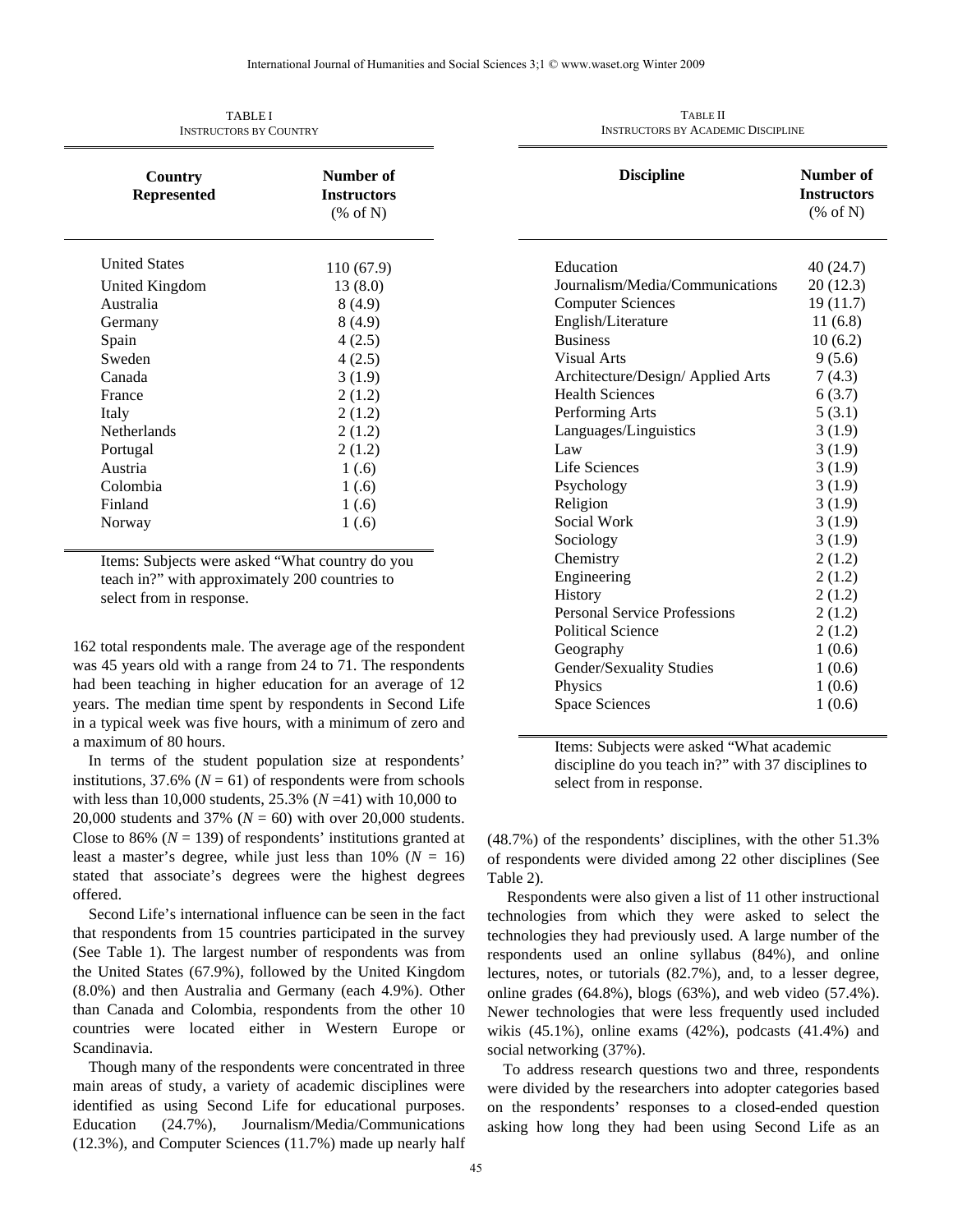educational tool. Respondents that had used Second Life as an educational tool for less than six months were classified as early majority, respondents with six months to two years of experience were classified as early adopters and respondents with more than two years of experience were classified as

categories for levels of satisfaction. Overall, respondents reported an above average satisfaction score (mean = 4.76, sd  $= 1.51$ ) with early adopters having the highest scores (mean  $=$ 4.81, sd = 1.55) and innovators the lowest (mean = 4.53, sd = 1.07)

| <b>TABLE III</b>                                                                              |  |
|-----------------------------------------------------------------------------------------------|--|
| INSTRUCTORS' SATISFACTION LEVELS AND PERCEIVED EFFECT ON STUDENT LEARNING BY ADOPTER CATEGORY |  |

|                                                      | <b>Innovators</b><br>Mean<br>(sd) | <b>Early</b><br><b>Adopters</b><br>Mean<br>(sd) | <b>Early Majority</b><br>Mean<br>(sd) | <b>Total</b><br>Mean<br>(sd) | Fisher's<br><b>F</b> ratio<br>(p) |
|------------------------------------------------------|-----------------------------------|-------------------------------------------------|---------------------------------------|------------------------------|-----------------------------------|
| Instructors'<br><b>Satisfaction</b><br>Levels        | 4.53<br>(1.07)                    | 4.81<br>(1.55)                                  | 4.72<br>(1.61)                        | 4.76<br>(1.51)               | 0.26<br>(.773)                    |
| Perceived Effect<br><b>Student</b><br>on<br>Learning | 4.88<br>(.86)                     | 4.88<br>(1.24)                                  | 4.75<br>(1.02)                        | 4.86<br>(1.16)               | 0.17<br>(.844)                    |

Items: DF = 2, 159. n = 17 to 113. sd = standard deviation.  $p =$  probability.

innovators. Based on these criteria, 17 respondents (10.5%) were innovators, 113 respondents (69.8%) were early adopters, and 32 respondents (19.8%) were in the early majority.

Media coverage of post-secondary instructors starting to use Second Life as an educational tool began in 2006 [3], [8]. Therefore, respondents that already had over two years of experience using this innovation were the most experienced and would logically qualify as innovators. By the same token, respondents with six months to two years of experience have had a considerable amount of time to become familiar with the technology in their classrooms and would fit the early adopter classification. Finally, respondents with six months or less of experience teaching using Second Life are still early to adopt this innovation, but were markedly less experienced than the prior two groups of respondents. Therefore, this last category is classified as the early majority.

Research Question 2 asked how instructors in the adopter categories differed in their levels of satisfaction with Second Life as an educational tool. With 93.8% of respondents reporting that they intended to use Second Life again in future classes, it would seem that nearly all respondents were very satisfied with the program as an educational tool. However, to measure satisfaction more specifically, a seven-point Likerttype scale ranging from very unsatisfied to very satisfied was used. Analysis of variance tests were run to compare mean satisfaction levels across adopter categories. A one-way ANOVA test found no significant differences among adopter

 Instructors were also asked to indicate how using Second Life had affected students' learning, again using a seven-point Likert-type scale ranging from strongly hindered to strongly improved. A one-way ANOVA test was used to determine if there was an overall difference between the mean levels of perceived student learning effect. As was the case with the reported satisfaction levels, there were no significant differences found among the adopter categories. The mean student learning effect score for innovators and early adopters was exactly the same  $-(mean = 4.88)$  with early majority adopters reporting only a slightly lower mean score (4.75). The overall, above average respondent score of 4.86 for perceived student learning effect was very similar to the overall score of 4.76 for level of satisfaction (See Table 3).

Another component of the second research question asked whether instructors' satisfaction levels with Second Life as an educational tool differed depending on how the virtual world was used in their class structure. A one-way ANOVA test indicated there was a statistically significant overall difference in mean satisfaction levels across the four categories of Second Life use in the class structure  $(F(3,158) = 4.040, p =$ 0.008).

Instructors conducting class fully in Second Life reported the highest levels of satisfaction (mean  $= 5.48$ , sd  $= 1.418$ ). Instructors whose class was split evenly between real-world class and Second Life reported the second highest satisfaction levels (mean  $= 5.00$ , sd  $= 1.614$ ). Instructors who used Second Life only as a small supplement to real-world class reported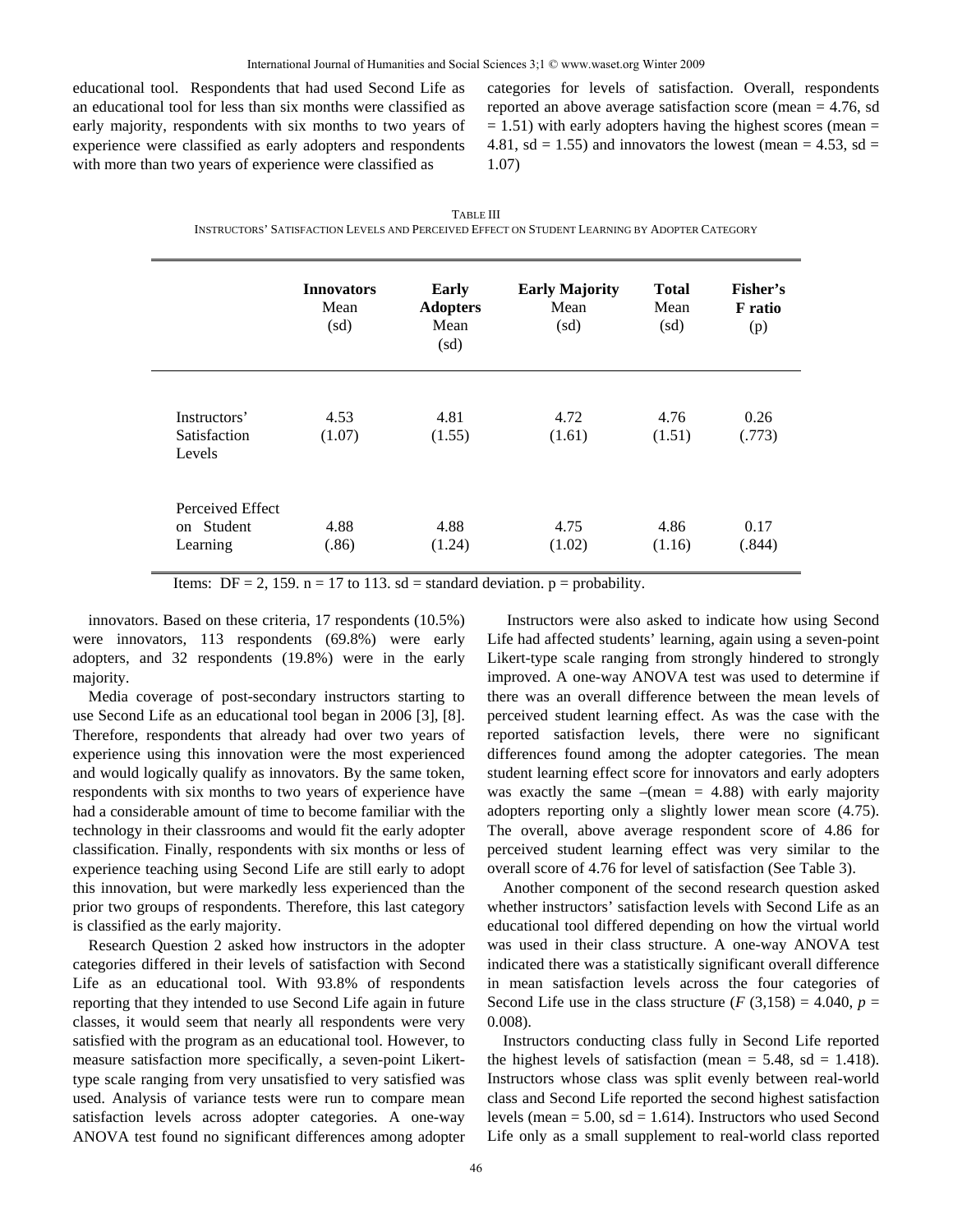the third highest satisfaction levels (mean  $= 4.47$ , sd  $= 1.417$ ). Finally, instructors who used real-world class only as a small supplement to Second Life reported the lowest levels of satisfaction (mean =  $3.50$ , sd =  $0.707$ ). Bonferroni's post-hoc test indicated that the only significant difference in mean satisfaction levels was found between instructors who conducted class fully in Second Life and those who used Second Life only as a small supplement to real-world class (*p*  $= 0.017$ ). Additionally, despite differences in their levels of satisfaction, most instructors reported an above average level of satisfaction with Second Life, with only two respondents who used real-world class as only a small supplement reporting an average level of satisfaction.

A one-way ANOVA test also indicated that there was a statistically significant overall difference in the perceived effect on student learning across the different uses of Second Life in class structure  $(F (3,158) = 4.341, p = 0.006)$ . Instructors conducting class fully in Second Life reported the highest student learning effect scores (mean  $= 5.40$ , sd  $=$ 1.190). Instructors whose class was split evenly between realworld class and Second Life reported the second highest student learning effect scores (mean =  $5.05$ , sd =  $1.160$ ).

Instructors who used Second Life only as a small supplement to real-world class reported the third highest student learning effect scores (mean  $= 4.65$ , sd  $= 1.009$ ). Finally, instructors who used real-world class only as a small supplement to Second Life reported the lowest student learning effect scores (mean  $= 3.50$ , sd  $= 0.707$ ). Bonferroni's post-hoc test again

revealed that the only significant difference in perceived student learning effect was between instructors who conducted class fully in Second Life and those who used Second Life only as a small supplement to real-world class (*p*  $= 0.022$ ). Again, across all uses of Second Life in their curricula, most instructors reported an above average level of perceived enhancement in student learning, with only two respondents who used real-world class as only a small supplement reporting essentially no effect (See Table 4).

Research Question 3 examined differences across adopter categories regarding the factors that influenced their adoption of Second Life as an educational tool. To address this question, instructors were asked to indicate the levels of influence that each of 12 factors had on their decision to adopt Second Life as an educational tool. These factors ranged from personal interest in instructional technology and peer support from colleagues to student enthusiasm and access to computer hardware/software. Instructors evaluated each of these factors individually on a seven-point Likert-type scale ranging from not influential at all to very influential.

Running one-way ANOVAs for between-group differences in mean scores for the influential factors found a statistically significant difference for only one factor, "Linden Lab support for educators" (*F* (2, 159) = 4.84,  $p = 0.009$ ). The factor, "Mass media," also showed a mean score approaching significance  $(F (2, 159) = 2.47, p = .088)$ . For the factor "Linden Lab support for educators", Bonferroni's post-hoc tests revealed that the early majority (mean  $= 3.72$ , sd  $= 1.82$ ) and innovators (mean  $= 3.59$ , sd  $= 1.77$ ) found Linden Lab

| TABLE IV                                                                                       |  |  |
|------------------------------------------------------------------------------------------------|--|--|
| INSTRUCTORS' SATISFACTION LEVELS AND PERCEIVED EFFECT ON STUDENT LEARNING BY SECOND LIFE CLASS |  |  |
| <b>STRUCTURE</b>                                                                               |  |  |

|                                               | <b>Class</b><br>conducted<br>fully in<br><b>Second</b><br>Life<br>Mean<br>(sd) | Class was split<br>evenly between<br>real-world class<br>and Second Life<br>Mean<br>(sd) | <b>Second Life</b><br>used as<br>small<br>supplement<br>Mean<br>(sd) | Real world<br>class used<br>as small<br>supplemen<br>t<br>Mean<br>(sd) | Fisher's<br>F ratio<br>(p) |
|-----------------------------------------------|--------------------------------------------------------------------------------|------------------------------------------------------------------------------------------|----------------------------------------------------------------------|------------------------------------------------------------------------|----------------------------|
| Instructors'<br><b>Satisfaction</b><br>Levels | $*5.48$                                                                        | 5.00                                                                                     | $*4.47$                                                              | 3.5                                                                    | 4.04<br>(0.008)            |
| Perceived<br>Effect on<br>Student<br>Learning | (1.42)<br>** $5.40$<br>(1.19)                                                  | (1.61)<br>5.05<br>(1.16)                                                                 | (1.42)<br>** 4.65<br>(1.01)                                          | (.71)<br>3.5<br>(.71)                                                  | 4.34<br>(0.006)            |

Items: DF = 3, 158.  $n = 2$  to 91. sd = standard deviation.  $p =$  probability.

\* Bonferroni's post-hoc test revealed a significant difference between these means ( $p =$ 0.017).

\*\* Bonferroni's post-hoc test revealed a significant difference between these means ( $p = 0.022$ ).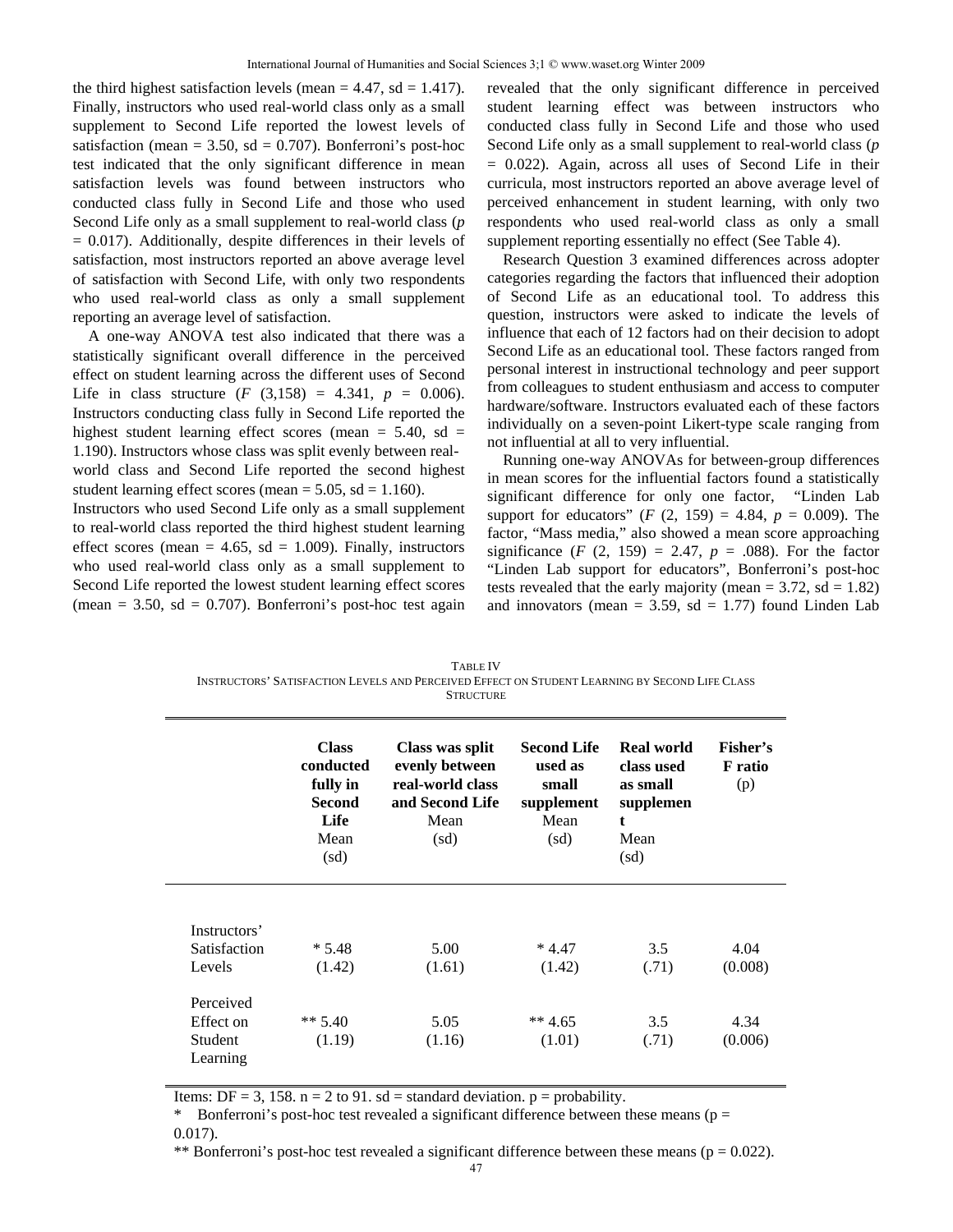support to be significantly more influential  $(p = 0.018)$  than early adopters (mean  $= 2.73$ , sd  $= 1.78$ ). The factor with the highest mean score by all respondents was "personal interest in enhancing my students' learning" (mean  $= 6.30$ , sd  $= 0.99$ ), followed by "personal interest in instructional technology" (mean  $= 6.00$ , sd  $= 1.34$ ) and "personal interest in improving my teaching" (mean =  $5.77$ , sd = 1.45). The next two most influential factors in deciding to adopt Second Life as an educational tool was "access to computer hardware and software" (mean  $= 4.76$ , sd  $= 1.79$ ) and "student enthusiasm" (mean  $= 4.07$ , sd  $= 1.97$ ). The importance that respondents placed on personal interest factors in influencing their decision to adopt Second Life for education fits with diffusion of innovations theory. The earlier adopter categories

TABLE V IMPORTANCE OF INFLUENTIAL FACTORS TO ADOPTION OF SECOND LIFE AS AN EDUCATIONAL TOOL

| <b>Influential Factors</b>                          | Mean (sd)  |
|-----------------------------------------------------|------------|
| Personal interest in instructional<br>technology    | 6.00(1.34) |
| Personal interest in improving my<br>teaching       | 5.77(1.45) |
| Personal interest in enhancing<br>student learning  | 6.30(0.99) |
| Success stories from colleagues                     | 2.80(1.83) |
| Well established use of Second<br>Life for teaching | 2.60(1.57) |
| Administrative and departmental<br>support          | 3.03(1.99) |
| Peer support from colleagues                        | 3.40(2.04) |
| Academic journals and<br>conferences                | 3.04(1.86) |
| Mass media                                          | 3.30(1.85) |
| Linden Lab support for educators                    | 3.01(1.83) |
| Student enthusiasm                                  | 4.07(1.97) |
| Access to computer hardware and<br>software         | 4.76(1.79) |

Items: Subjects were asked "How influential were each of the following factors ..." with  $7 = \text{very influential and } 1 =$ not influential at all.

generally adopt a new innovation for personal gain rather than the later adopter categories, which tend to be more influenced by interpersonal communication channels (See Table 5).

#### V. DISCUSSION

The purpose of this study was to assess the value of the virtual world Second Life among post-secondary instructors with experience using Second Life as an educational tool. Using the diffusion of innovations as the theoretical framework, respondents to the survey were divided into three adopter categories (innovators, early adopters and the early majority) based on the time they had spent using Second Life as an educational tool. In addition to providing detailed descriptive statistics on the instructors, institutions and courses being taught in Second Life, this survey assessed the satisfaction level of instructors across adopter categories and different course structures, as well as the factors influencing the adoption of Second Life as an educational tool.

Based on the respondents to this survey, post-secondary instructors with experience using Second Life as an educational tool are split fairly evenly by gender and are 45 years old on average. These instructors generally have over a decade of higher education teaching experience with the vast majority (85.8%) teaching at institutions that grant at least a master's degree. Since this study revolved around Second Life as a computer-mediated form of communication being used for educational purposes, it was not surprising to find that almost half of the respondents were from academic disciplines such as Education, Journalism/Media/Communications and Computer Sciences. However, it was interesting to find that 22 other disciplines were represented. While the majority of respondents were from the U.S., a total of 15 countries were represented. The diversity of respondents by nationality and discipline suggests Second Life has the potential to be adopted across many borders and in many different areas of academe.

Research Question 2 examined the relationship between the length of time the instructor had used Second Life as an educational tool and the instructors' level of satisfaction with using Second Life for this purpose. This question also examined the instructors' perception of how using Second Life in their curricula affected students' learning. For both levels of satisfaction and perceived student learning effect, respondents in the different adopter categories indicated no significant differences. However, for both satisfaction levels and perceived student learning effect, respondents across all adopter categories reported above average overall mean scores. With 3.5 being the mid-point score on a seven-point Likert-type scale, the overall mean score for satisfaction was 4.76 and the overall mean score for perceived student learning effect was 4.86. Therefore, it appears that instructors, despite their adopter category, find using Second Life in their curricula to be both satisfying and as having a positive impact on student learning. This bodes well for further diffusion and adoption of Second Life or a similar kind of virtual world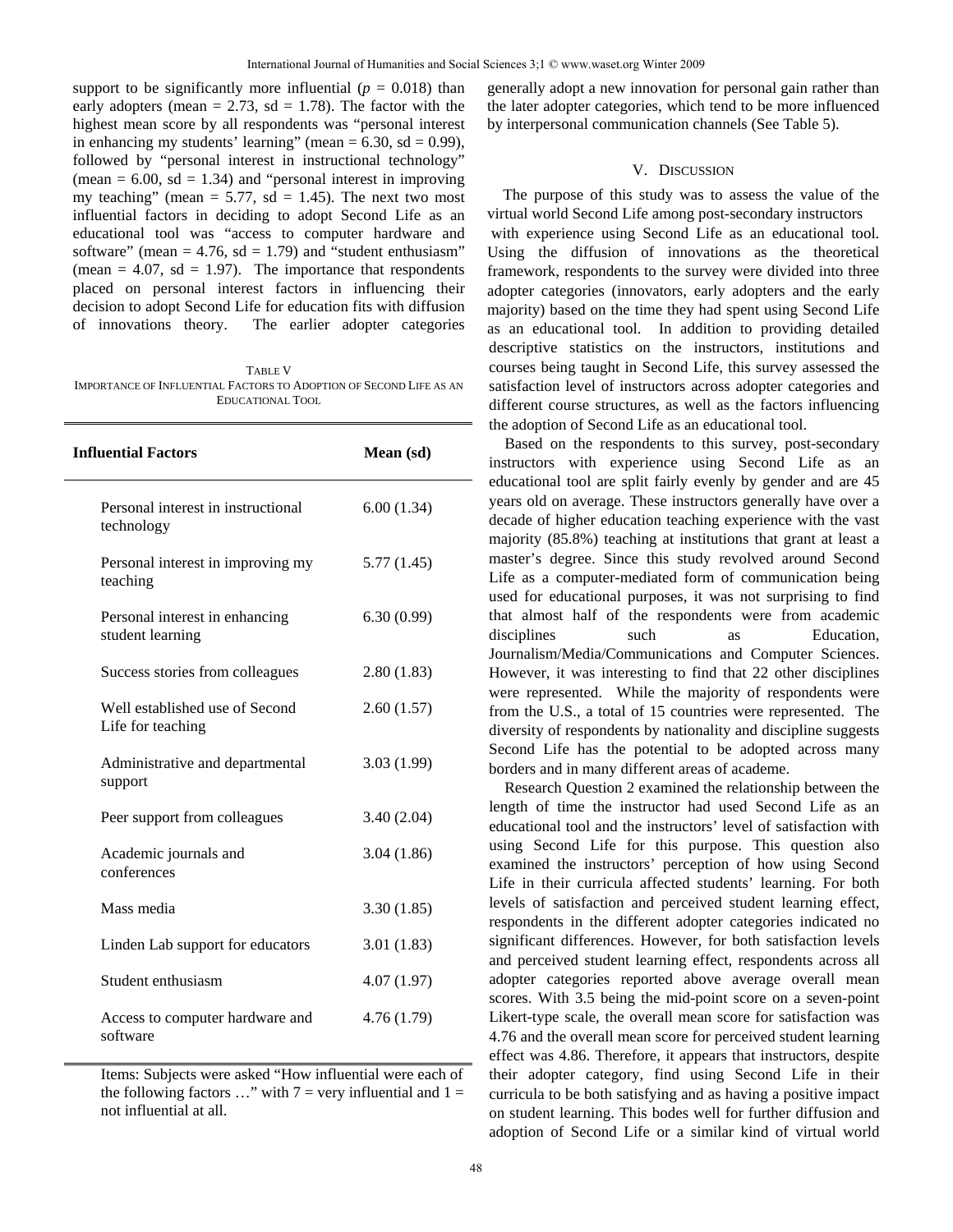program as an educational tool. This is consistent with the fact that a commanding 93.8% of respondents reported they intend to use Second Life as an educational tool again.

Respondents also indicated that the more Second Life was integrated into the class structure, the more satisfied they were with it. Specifically, instructors who conducted class fully in Second Life were significantly more satisfied than those who used Second Life as only a small supplement to a real-world class. For administrators and instructors considering using Second Life as an educational tool, these results indicate that a fully immersive Second Life experience, rather than isolated experimentation, could be the most rewarding. Considering the amount of time it takes to become comfortable with the Second Life user interface, students may have to wait until they have attained a sufficient working knowledge of the program to receive the most benefits from its use. Likewise, instructors may need to be fully engaged in using Second Life in their course structure to determine how the medium best suits their teaching needs and the needs of their students. More intensive exposure to Second Life's various tools and features may allow students to gain this familiarity in a shorter overall time span, and better enable instructors to find the best use of the virtual world medium for matching with their unique classroom goals.

The final research question looked into the differences among adopter categories regarding the factors that influenced their decision to adopt Second Life as an educational tool. According to diffusion theory [30], specifically as it is applied to an educational innovation [15], the earliest adopters of an innovation are typically motivated by personal interest factors, whereas later adopters tend to be motivated more by interpersonal communication factors. A significant difference among adopter categories was found for only one influential factor, "Linden Lab support for educators." The early majority and innovators both found support from Linden Lab, the owner of Second Life, to be significantly more influential than early adopters. The early majority may score Linden Lab support the highest among the adopter categories because they are the newest to Second Life and are the least likely to try an innovation on their own. Innovators may score Linden Lab support more highly than early adopters because these innovators may want to use the more advanced features in Second Life for their classes, such as using the Second Life prim system for building objects. Exploring and implementing these more advanced features may mean innovators likewise seek more advanced technical support than either of the other two adopter categories.

Overall, the most influential factors among the survey respondents were personal interest categories such as "personal interest in improving my students' learning", "personal interest in instructional technology", and "personal interest in improving my own teaching". These factors were followed by "access to computer hardware and software." Interestingly, these results indicate the reverse of the findings in Roberts, Kelley and Medlin's study [29] of the factors influencing the adoption of new technology by accounting faculty in accounting classes. Roberts et al. [29] found that availability, reliability and the ease of use of physical resources were the most important adoption factor, followed by personal motivation factors, such as personal satisfaction and a perceived improvement in teaching. Roberts et al. [29] also found that interpersonal communication factors, such as peer support, shared departmental values, friends and students, were significant in influencing faculty to adopt new technology.

Respondents in the current study scored interpersonal communications factors relatively low compared with the personal factors. These findings support the researchers' belief that Second Life's use as an educational tool is still in the early stages of the diffusion process, as personal motivation factors tend to be more important for educators in the earlier adopter categories. Networks through which evaluations of Second Life's educational abilities could aid in its diffusion are still being constructed. In a normal diffusion process, "most people depend mainly upon a subjective evaluation of an innovation that is conveyed to them from other individuals like themselves who have already adopted the innovation" (pp. 18-19) [30]. Early in the diffusion process, there are few individuals who can provide an appropriate evaluation. As the process approaches critical mass, more interpersonal communication channels should emerge and exert a stronger influence on the diffusion of the innovation [30]. With this in mind, assuming Second Life's usage as an educational tool follows a normal diffusion process, subsequent surveys should predictably reveal that interpersonal and institutional support factors are more influential for later adopters.

This study contributes to the literature on virtual worlds as educational tools in several ways. Most academic research into the usage of Second Life as an educational tool has consisted largely of discipline-specific qualitative case studies. This study provides one of the first comprehensive quantitative reviews of which post-secondary instructors, institutions and disciplines are using Second Life and to what effect. While the body of literature regarding diffusion of innovations theory is extensive, this study is also unique in that it builds on previous diffusion findings, yet examines an innovation that is new to the diffusion literature. Finally, this study answers Rogers's call [30] to "investigate the diffusion of an innovation while the diffusion process is still under way" (p. 112). Diffusion studies are often conducted after an innovation has already diffused completely to the members of a system, leading to research focused on successful innovations [30].

# VI. LIMITATIONS AND FUTURE RESEARCH

The usage of purposive and snowball sampling techniques were necessary for this survey, given the lack of an existing, comprehensive sample frame of post-secondary instructors with experience using Second Life as an educational tool. In addition, as evidenced by garnering respondents from 15 countries, an effort was made for as much international